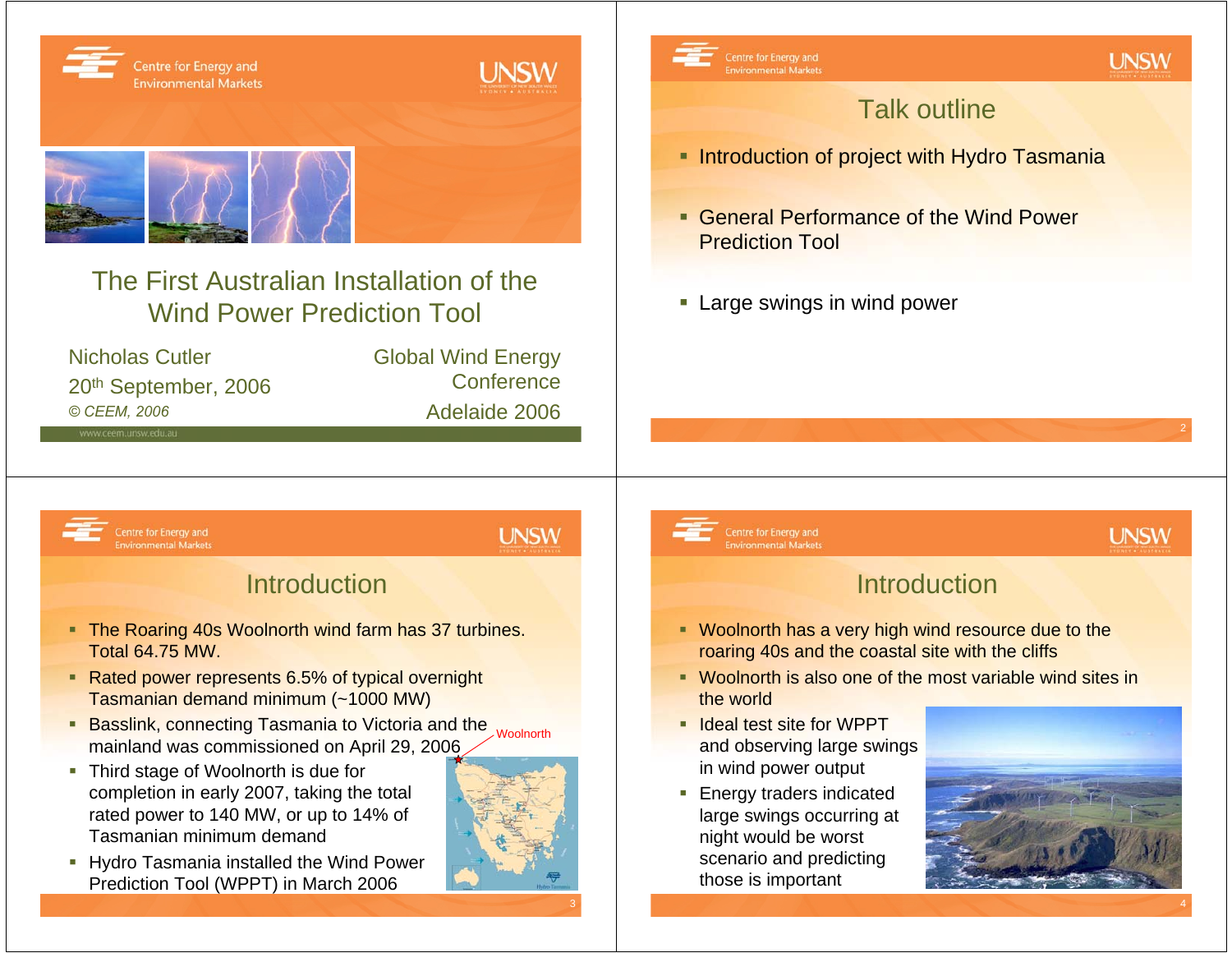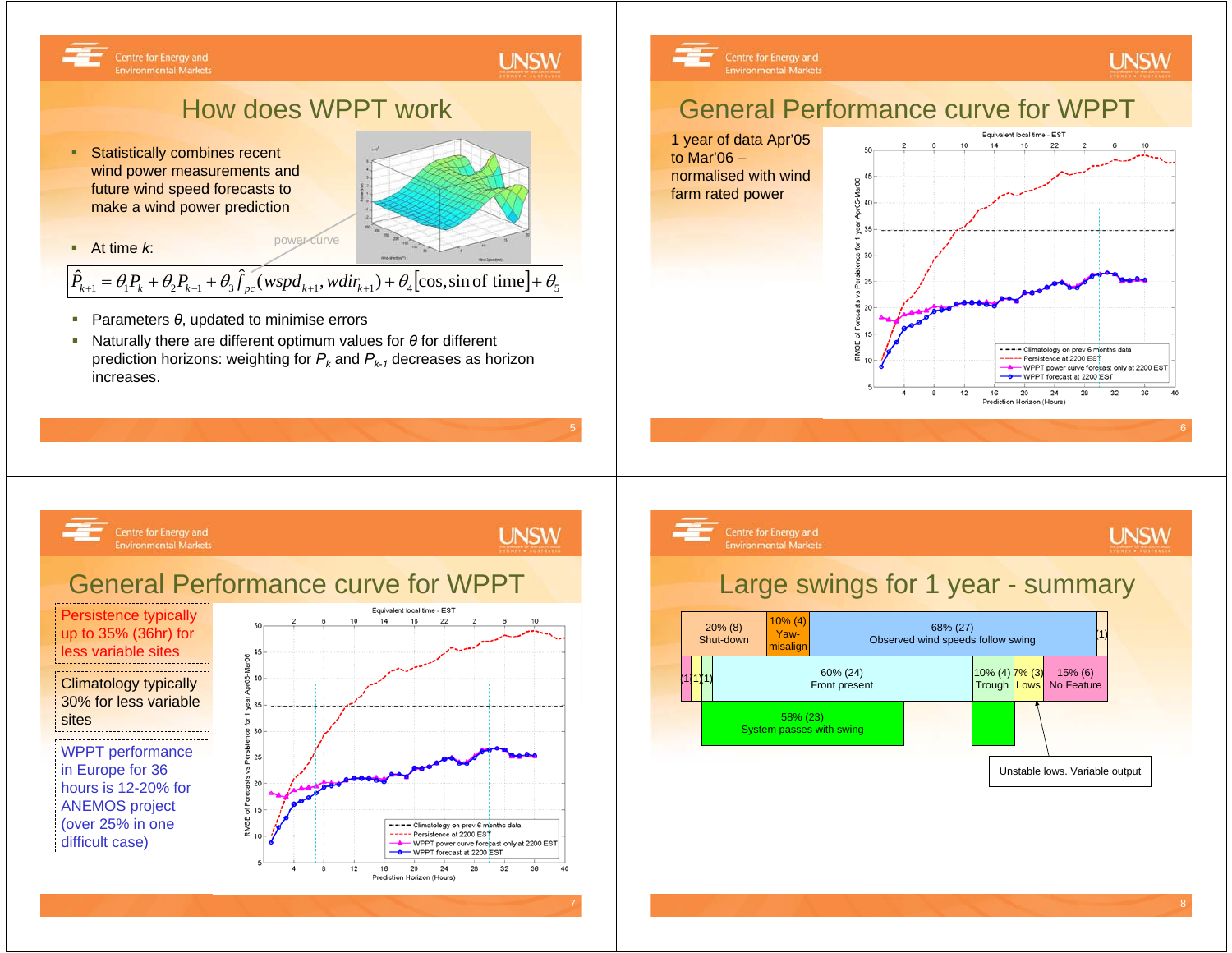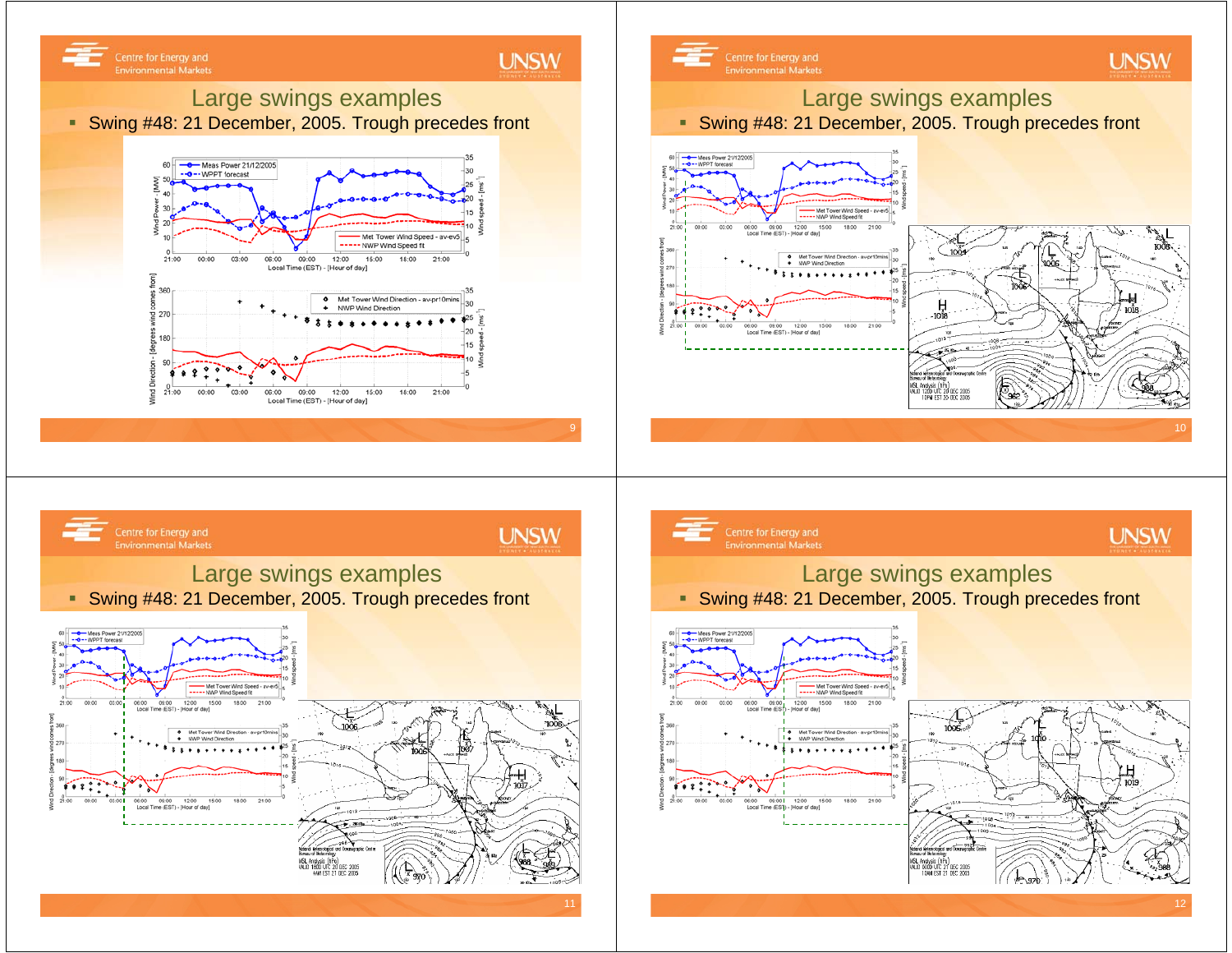

15

16